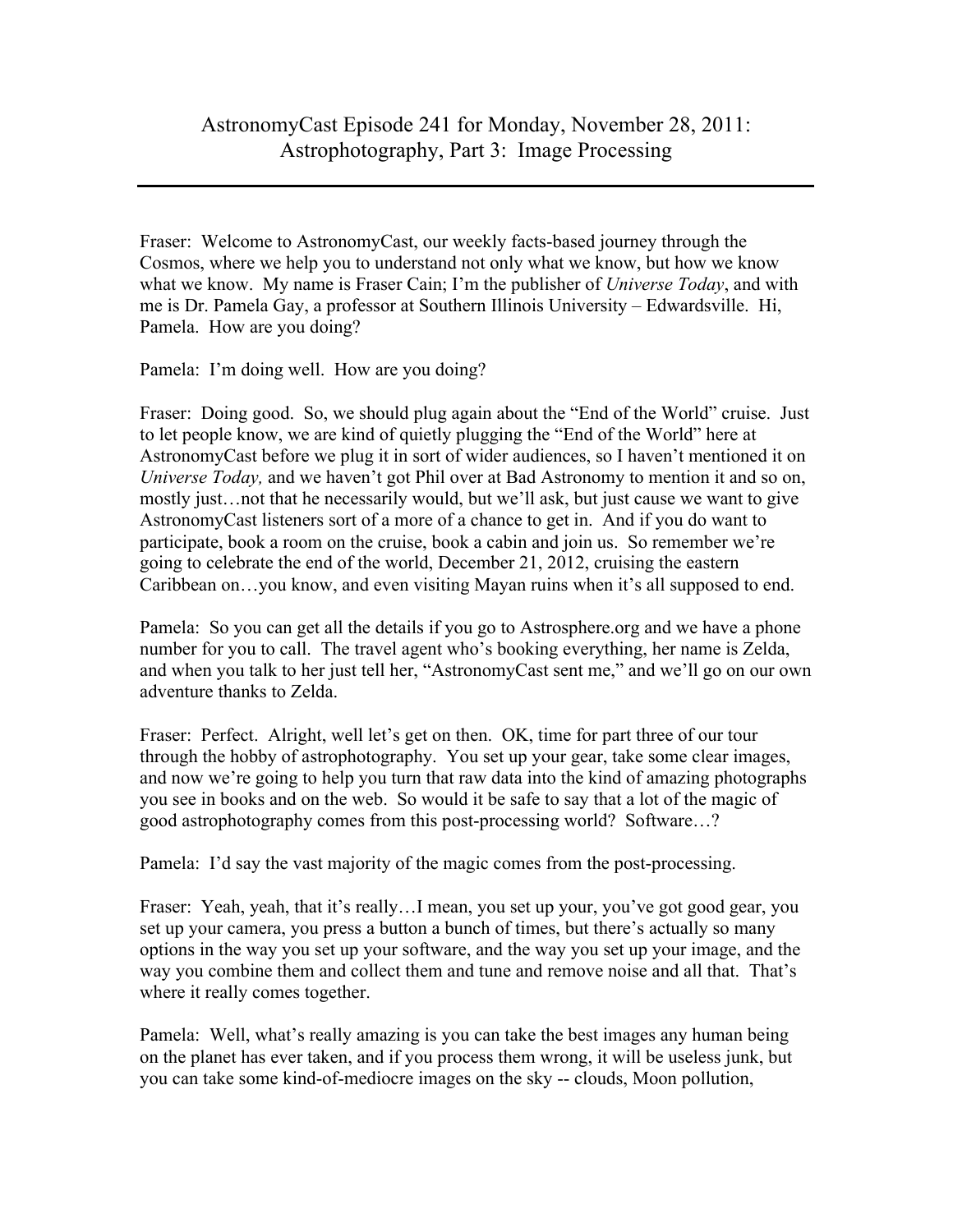whatever it is that affects the images, but with proper post-production, you can make those images really shine.

Fraser: Right, and so then what we're really talking about today is, you know, you've taken all those pictures, you've got them filled up in your camera, you connect them to your computer, you download all of those raw images, and then what on Earth do you do with them to then make that final photograph? So, I think, let's go back again and let's talk about the different, you know, the different styles of astrophotography, the three styles that we've already talked about, the connecting your digital single-lens reflex camera to a tripod, taking some long…a series of long exposures in raw format, you know, and they're going to be seen on the camera, you need to pull them off on your computer. We'll talk about the process where you've got a webcam attached to your, you know, medium-range telescope, and you're trying to go after the planetary stuff, the bright objects in the sky, then the really detailed, \$20,000 camera-telescope-mount setup, where you're using a CCD array to pull data off as well. So let's go back to the DSLR route. Let's…you know, we talked about last time that we want to get these really, nice RAW images, the RAW format: R-A-W, you know, like all in capitals. What do I do with them? And I've...you know, what now?

Pamela: Well, so the first thing you do, no matter what, is you back-up your data, and the reason I say this is when you're going through processing the images, it's very, very easy to click a switch in your software such that it overwrites the original images, and if you don't like what you did, you can't go back and try something else if you overwrote them.

Fraser: Right, and that's where the art comes into this is, as long as you keep that raw data separate, take a shot at it try to get an image result, and if you don't like it, just go back to the beginning, take another path, take another crack at it, and maybe you'll get an outcome that you're a lot happier with.

Pamela: And this is something that even the pros do. I've been working with an absolutely amazing telescope driver image-reducer, basically, data miracle man out at Southwest Research Institute, and he's trying to coax amazing images out of the Subaru Telescope, which is one of the world's largest telescopes down in Hawaii. And he's on his third pass through the data, each time revising the software he uses, each time changing the options that he takes to get it just a little bit better, and a little bit better, so no matter how good you are, there's always that chance you're going to start from the beginning.

Fraser: Now with the, sort of, that original method we're talking about, the first of our three techniques, you know, I've got all these raw images of, like, wide-field, Milky Way, you know, each one was for, whatever, 10-30 seconds…what do I do with them?

Pamela: So the first thing you do is you need to do some calibrations. So here is some steps where, first things first, you can do a number of different ways to check for variations in how sensitive your camera is across the entire field. You can either take images of an evenly illuminated surface: a white wall, the twilight sky. Some people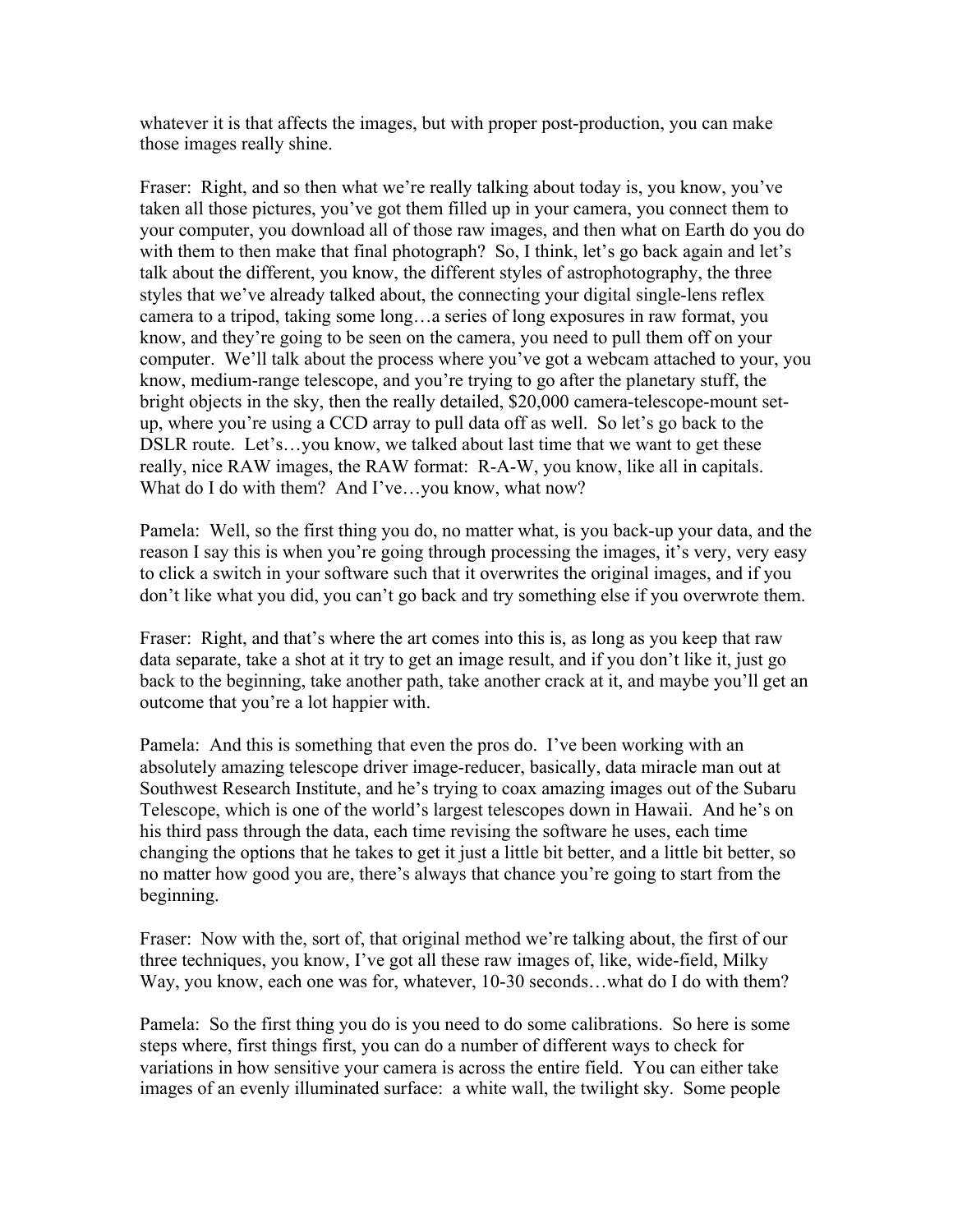actually will create out of plexiglass these light boxes that they then attach their camera to out of focus to get this evenly illuminated image. Once you have these evenly illuminated images -- these are called flat fields. The other type of thing that you want to do is measure all of the noise within your detector. So you can do this using what's called dark images. This is where, depending on your camera, either your camera automatically every time you take a long exposure takes a second long exposure with the shutter closed, and then it subtracts off that shutter closed image because that image only contains the noise, and if the noise is consistent from one image to the next, when you subtract it off, you can just get rid of that noise. This is the same way noise-canceling headphones work, but this is the light equivalent of those noise-canceling headphones.

Fraser: And is this ability somehow provided by software like Photoshop, or is there some kind of special software that you need to use?

Pamela: Well, you can do it in Photoshop, but Photoshop's not designed for it, so here you want to break down and either download some software – there's a number of options out there, IRIS is a good one that runs multi-platform, there's another one called REGIM – it has a lot of its instructions in German, so I tend to go to the IRIS site instead. A lot of that website is written in French, but the IRIS stuff itself is in English. These free software packages will help you figure out how to do all this image calibration. Now, if you're interested in spending some money, Maxim DL has Maxim DSLR as one of its options, and this is an amateur astronomy imagery production package that has been tailored to meet the needs of everyday people trying to get the best astronomical images in the world. There's lots of other software out there; these are the ones I find useful for working with DSLR cameras.

Fraser: And so, what do they do to your images? I mean, do they output a whole bunch of more images, which then had their light balanced out, or does it actually handle the merging as well?

Pamela: It does all of these different steps. So the first thing it will do is if your camera doesn't automatically remove the dark current for you (which a lot of the cameras do), you feed it, you tell it what are your dark current images, and it will combine all of them and then subtract those off of your science images, your flat-field images. Then the next thing it will do is you feed it those images that I told you about of the evenly illuminated surface. So you feed it those, it adds them all together, but it does it in a way that averages everything together, so if one pixel is hot in only one image, it ignores it, but if it's always a little bit hot, it averages those values together to get it hot, but in a typical behavior, so now you have a typical, how-your-camera's-misbehaving image, and this it divides off so that anywhere where your camera's a little too sensitive to light, it makes it fainter, anywhere your camera's typically under-sensitive to light, it makes it brighter. And this flattens out your image so that the sky is evenly illuminated, if it's actually evenly illuminated. If there's dust, it fixes the dust. So that's the second step.

Fraser: So is that just like a one-stop shop? In other words, you've got your RAW images, you feed them into one of these software packages that we talked about, IRIS or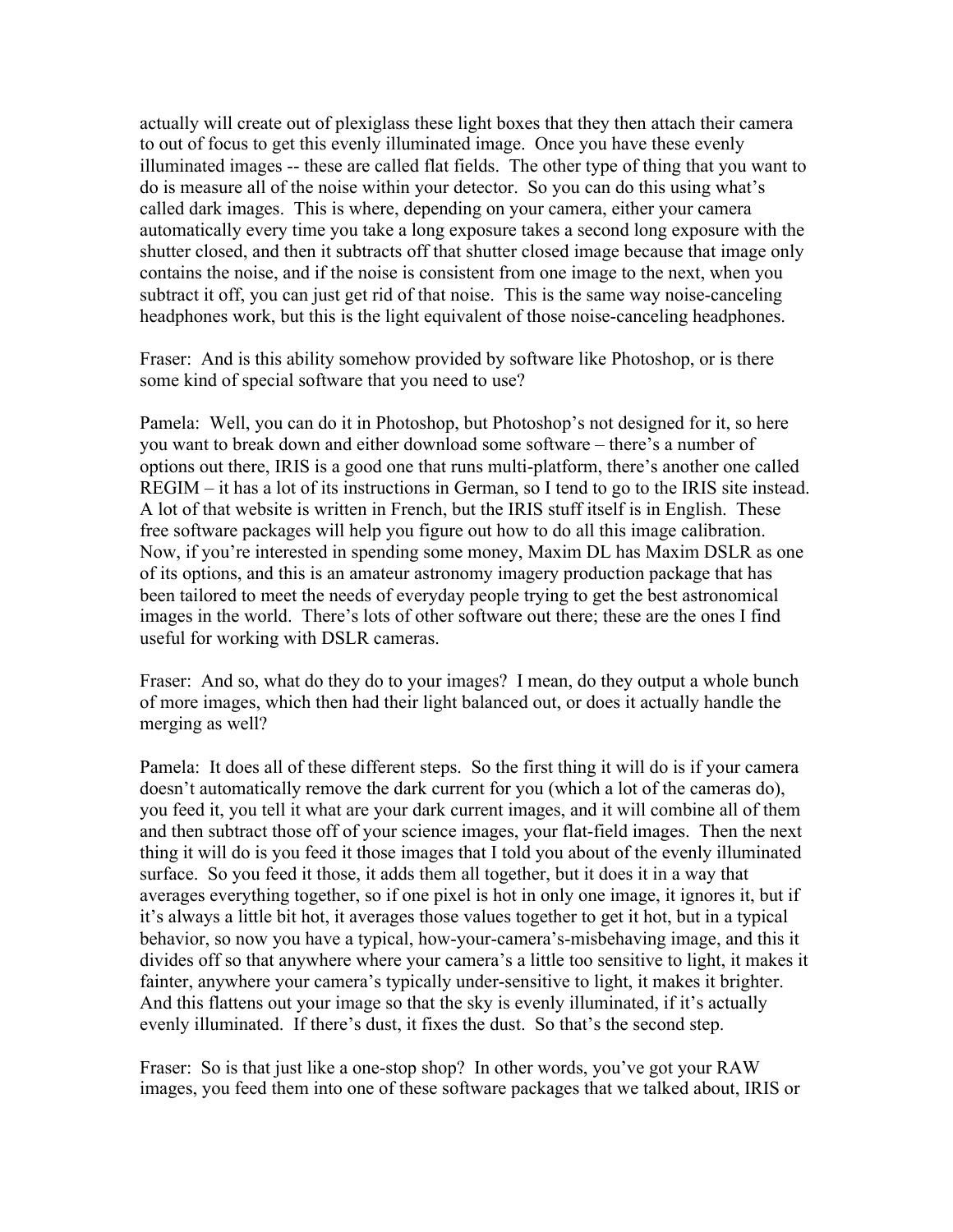Maxim, and then out comes one of your final ones? After you've mucked with all the features and you tweak all the settings, and you color balance and blah, blah, blah, you know, read the instruction manual, the point being (that was the technical term, of course)… bayesian light, annotation, heurism, um, but you know, [laughing] you, you…will that just output your final picture, you know? You'll be mucking with the features and then out will come the final image, or do you gotta do more?

Pamela: No. So you use the software like REGIM, like IRIS, like Maxim DSLR to get all of the noise that you can get removed from your images, to get all of the dust and the optical issues. You use it to fix all the stuff that's wrong, but you still have images that aren't art. You still often have just black and white images. To go that extra step to stretch the colors, to adjust what do you actually want red to be -- here most people actually resort to Photoshop, and that's where the big bucks are. Now, if you're not ready to spend the money in Photoshop, a much harder to use, but also a very powerful software tool is GIMP. GIMP is the open source community's answer to Photoshop. It has lots of powerful tools, it has fairly good documentation, it's not as intuitive to use as Photoshop, but it'll get the job done.

Fraser: Yeah, now Photoshop is not intuitive to use, so that's…unfortunately, it's about three steps below the controls of a 747, but you know, I mean, I use Pixelmator on my Mac and it's good. It does most of the things that Photoshop does. Gimp is free if you're willing to sort of beat your head with a hammer, and Photoshop is expensive. And someone in the Google plus hang-out is recommending Adobe Lightroom, so there's another choice as well, but the point being that that's where the art happens. You've got that final place where you then create the art. You know, I can see situations where you've taken this great big wide-field image, you've got some horizons, some trees, and then you've also got the night sky up above and you're trying to make it look that you can see the you know that horizon and see the city lights, but then at the same time have the Milky Way stretched above and it all look like art, so I think that's really cool. OK, now let's kind of go back around to that next technique that we've talked about where we've got the little webcam, we've connected it to our eyepiece and we are dropping out video of Jupiter, or Saturn, or you know, of the Moon. What, uh, how does that work then?

Pamela: Here it's actually awesomely easy thanks to a piece of software called RegiStax. Now, it's only going to be easy if you have access to a Windows system. So all you folks like me out there who are running OSX, it's time to install the MWare BootCamp parallels; all you people on Linux, it's time to dual boot. Suck it up, pay the money for windows because RegiStax is free. It doesn't balance out in the end, but RegiStax, if you're going to be doing this sort of astro-webcam imaging -- it's designed for planets, and planets are actually much harder to cope with than stars because when you're trying to align all of these images, if you're looking at a star field, you grab 5, 10, 20, 30 stars – as many stars as you can, and you tell your software, "Grab those stars in every single image. Align, stretch, rotate, whatever it takes to get those images to line up perfectly." Do not try this at home in Photoshop; you will hate yourself. Use astrophotography software to do the stacking. Now, with planets you often just have one giant, round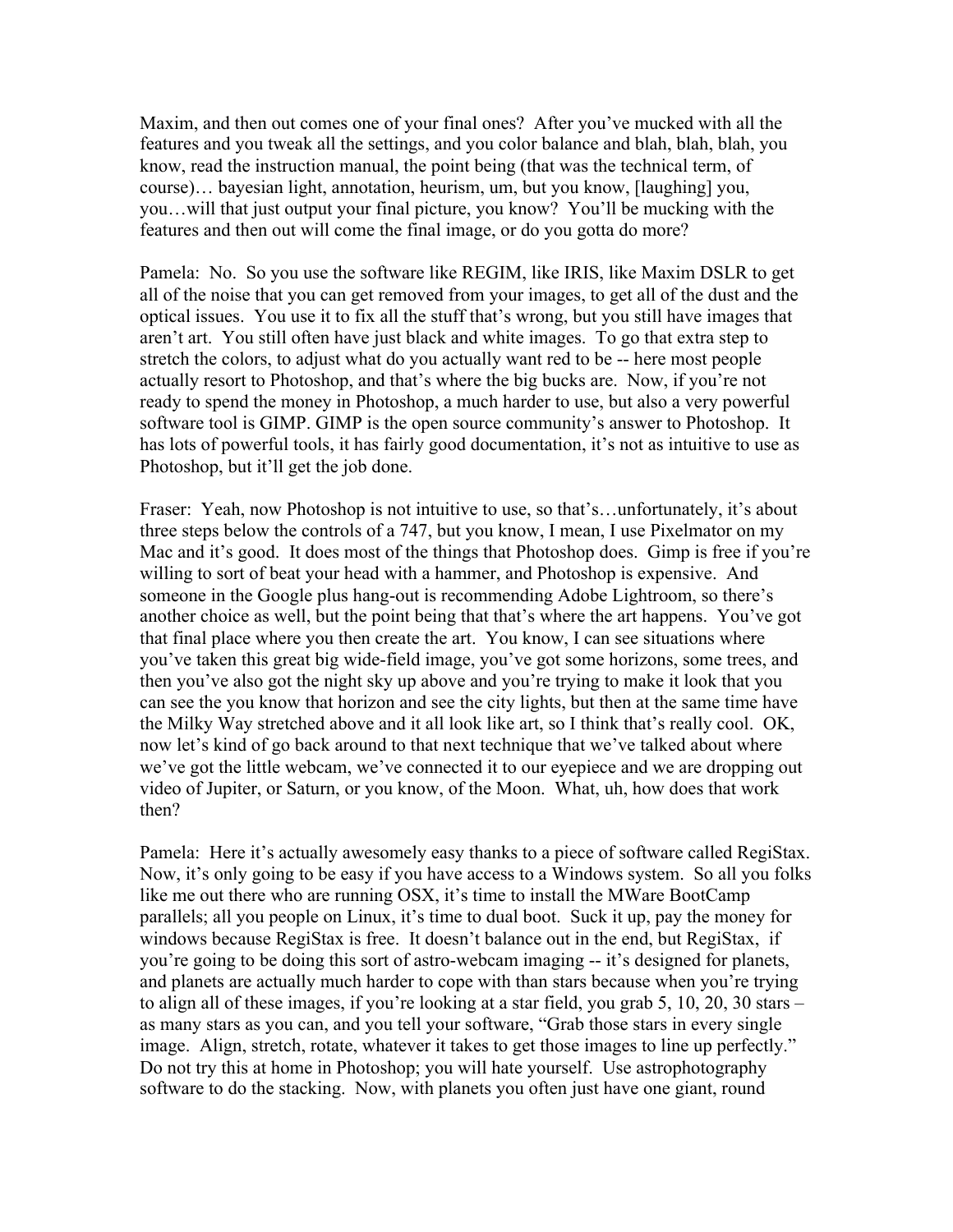(hopefully round), object that doesn't have sharp features to align on. RegiStax has coded black magic in it where it's able to figure out, based on the edges of the sphere, what needs to be done -- sphere projected into a circle for your image, what needs to be done to align everything. And it's also pretty good about helping you reject things because there's always going to be those images where the sky misbehaved, where you walked too hard and you jiggled your telescope, and it will help you go through and do everything you need to do to get a great image out the other end.

Fraser: So this software will line up all the frames to help make sure that you've got everything nicely lined up, and then let you go through the frames and just kind of go, "Ah, blurry -- throw it out. Oh, that's crisp -- let's keep that one. Ooh, there's a little bit of a better edge on the storm there -- I'll keep that one." And then, I'm guessing, give you some way to sort of pull out certain features and push other features back a bit.

Pamela: Well, what it's going to allow you to do is add everything together, and it's in this adding together part that it takes the information, and anything that's faint when you add it together is going to get brighter and brighter and brighter. Now, this isn't going to allow you to say, "I want the red redder." Again, you use RegiStax to do the crunching part, and then you dump the result in Photoshop or Gimp.

Fraser: Right, but you're going to end up with one image -- one great, big, you know, high-definition image that you're then going to color balance and change the saturation and the hues and all that kind of stuff in Photoshop, but you're no longer going to have access to the raw frames unless maybe you somehow dumped them out into layers in Photoshop.

Pamela: That would be painstaking and awful, and don't do that.

Fraser: That's where you're saying, "Don't do that." OK, OK, great... [laughing] and one of the users in the Google plus hang-out says that RegiStax is awesome, but as userfriendly as an angry porcupine, so you've been warned that it's as user-friendly as an angry porcupine.

Pamela: And a lot of this software is as user-friendly as an angry porcupine. Occasionally, it's as user-friendly as an angry hedgehog.

Fraser: Right. Like adorable, but still prickly. Um, yeah, yeah, well I mean, in a lot of the cases it's made by programmers, by astrophotographers, attempting to roll their own solution and then they get to the point where, "Well, it worked for me, but I guess it would work for other people as well. Sure, I can share it with you," and then somehow it turns into a product at some point, and you know how it goes.

Pamela: Photoshop is THE easiest to use of all these pieces of software.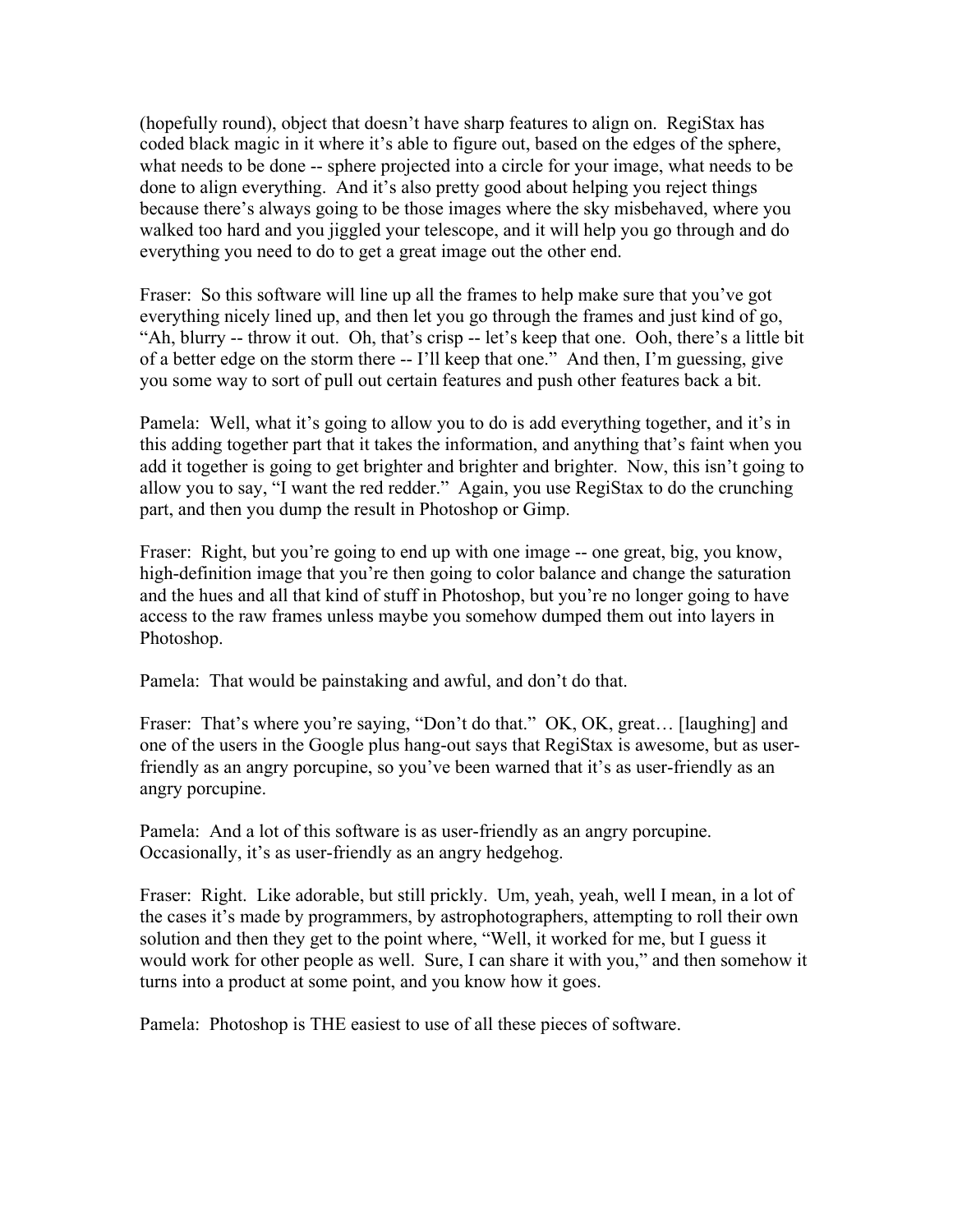Fraser: Photoshop is awful! So, that's terrible; that's not saying a lot. OK, well then let's move on to that third methodology because I think that is the one that's the most complicated, I think, in my mind.

Pamela: And this is the time that you separate the apprentices from the master sorcerers. When you have your FITS images coming off of a CCD...

Fraser: FITS images? What? What? Wha?

Pamela: So with your regular DSLR camera, you can get RAW, you can get TIFF, you can get jpegs. When you move on to using CCD cameras, it moves to an international image standard that works with all sorts of neat, nifty arrays and metadata, and it's a great image standard that takes up lots of disk space, and it's the standard we use for astronomy. It's called FITS.

Fraser: FITS, OK…jpg, gif, FITS, sure. OK.

Pamela: And so once you have your FITS images, you have to do all of the nastiness that you had to do with your DSLR cameras, so your subtracting off your dark images, here we also have bias frames, so you're subtracting off your bias frames, you're creating your flat fields, you're dividing off your flat fields. You are then image aligning everything, and to do all of this for free, you want to use software called IRAF that will make you cry. It's pretty much a guarantee [laughing]. I've been teaching for Swinburne Astronomy Online for a number of years and once or twice a year, I have a student take on IRAF and I'd say that majority of them have either wanted to act violence upon their computer, or they've simply ended up weeping at their keyboard [laughing]. And the thing is, though, once you make it past the tears and the anger, and the denial, and you move on to acceptance, IRAF can do absolutely anything and it is completely free. It's powerful -- it just does miracles to bad images. Now, to those of you who'd like something a bit friendlier, we're now back to the angry porcupine, or the angry hedgehog level of software. There's a number of pieces of software out there. Maxim DL, which is the same company that does Maxim DSLR, they're actually different versions of the same piece of software. There's AIP4WIN, which has the best user manual out there. You can buy the user manual by itself, and it's kind of the go-to manual in how to reduce amateur astronomy CCD data. There's CCDSoft, there's other kind of in-between educational professional and amateur software, there's…Mira is a piece of software that's out there, and for those of you who want to spend the big bucks, there's software called IDL, which is kind of it's own image language, so when you see these amazing color simulations of, like, asteroids hitting the ocean -- that simulation was probably written in IDL, and you can also use IDL to reduce all of your astronomy data.

Fraser: Right, and so then we're going to have…now is the CCD connected to the computer, is it going to be this again, dropping these great big images in FITS, these FITS graphics? And then you're going to then import them in, and the software in, you know, is going to, you know, you're going to be doing the settings, and setting: this is the dark removal, and that's the this, and that's the that, and you're going to use all the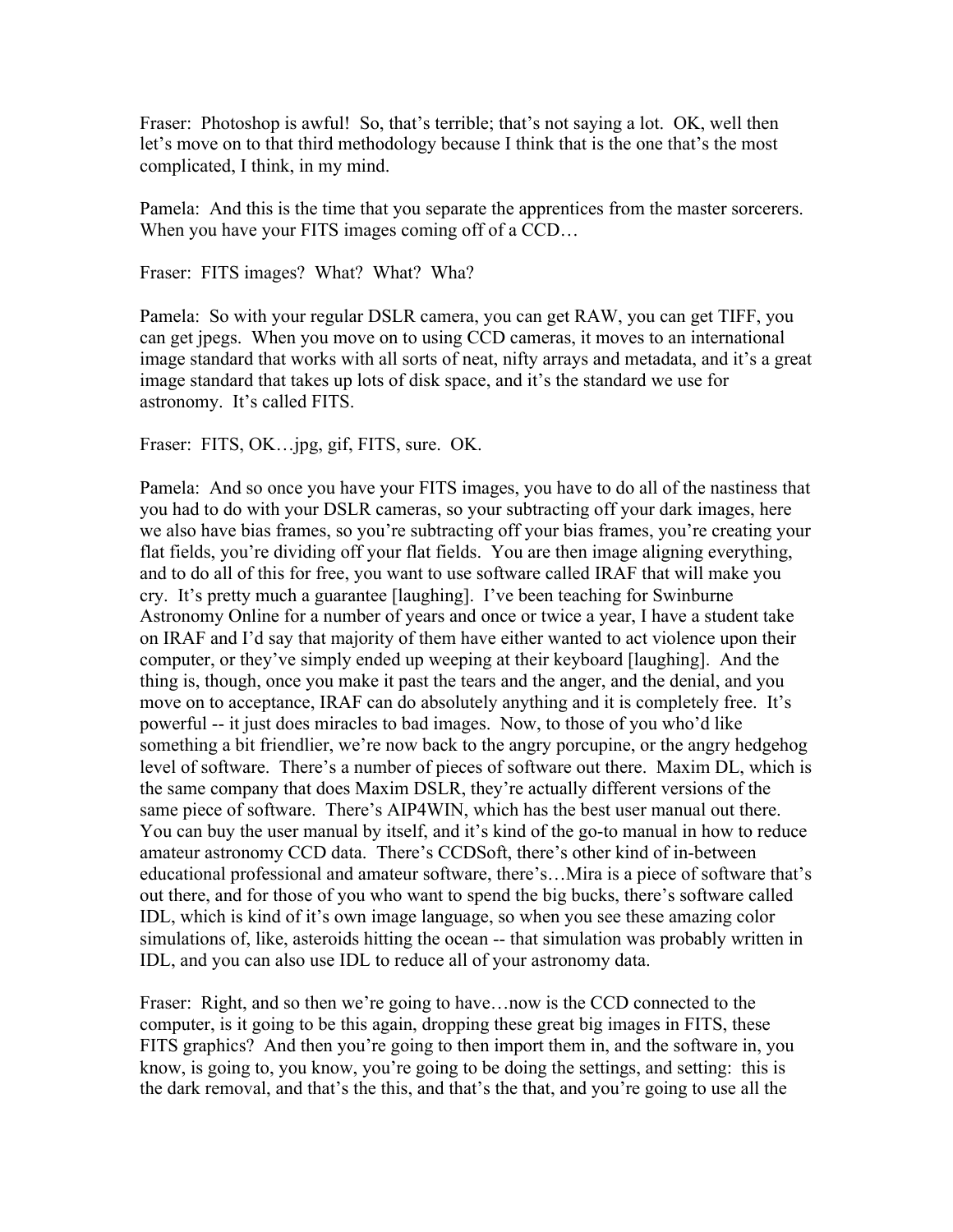settings depending on whether you're trying to make a pretty picture, whether you're trying to do science and come out with this, again, you're going to come out with a final raw image, or are you going to come out with multiple images, which you're then going to combine in Photoshop? What next?

Pamela: So CCD, if you're using a highly-sensitive black and white CCD, looking through filters, which is what I'd recommend, you're going to end up with an absolutely through-the-R filter, amazing combined image, an absolutely amazing, through the V or the G, something that gives you green colors image, or whatever set of colors you're using. You're going to get each of these different black and white images still in FITS format, and then there's that little piece of software called FITS Liberator that's available completely for free from the Hubble Space Telescope Science Institute. It's actually put together by the European space agency, and this free piece of software is going to allow to take that FITS image and play with it until you get the stretch exactly the way you want it, until you get the white balance exactly the way you want it, and then it outputs it to something that you can use in Photoshop or Gimp. So we're back to Photoshop and Gimp again.

Fraser: Photoshop and Gimp, right. And you're going to import them in as one image or are you going to put them as three images, and then set one for your red, and one for your green and one for your blue, and then mess with it that way?

Pamela: Right. That's exactly what you do. You import them in as individual images and then you copy them in to your different image channels. And one of the neat things about Photoshop is you can actually play with it such that we talked about while you're taking images that you should take some unfiltered images that you use as illumination images. These simply allow you to sharpen things up in the end, so you can use that to mask the entire image using either a darkened or a lightened layering effect. You can then take and make your red channel some combination of images through a red filter and an H-Alpha filter, some combination of H-Alpha and IR, so you can combine five, six different filters into those three-color channels that we use for RGB in all sorts of creative ways that allow you to get these amazing images.

Fraser: That is really cool. That's...and again, it's the most complicated way, but again, it's the way that gives you the most control at every step of the process, allows you to both do science and make pretty pictures if you want, and the final results are worth the effort, so I think that's fantastic. Well, I think we've come to the end of our three-part trilogy on astrophotography, and I think we pulled it off. I think…

Pamela: I think we did.

Fraser: Yeah, I mean, talking about astrophotography... Seriously, we have had this show in the works for like 100 episodes, we're like, "Yeah, we should do…we're going to have to *talk* about it…how's that going to work?" So anyway, I think that was great. I think, someone can have this on while they're in front of the internet and be browsing for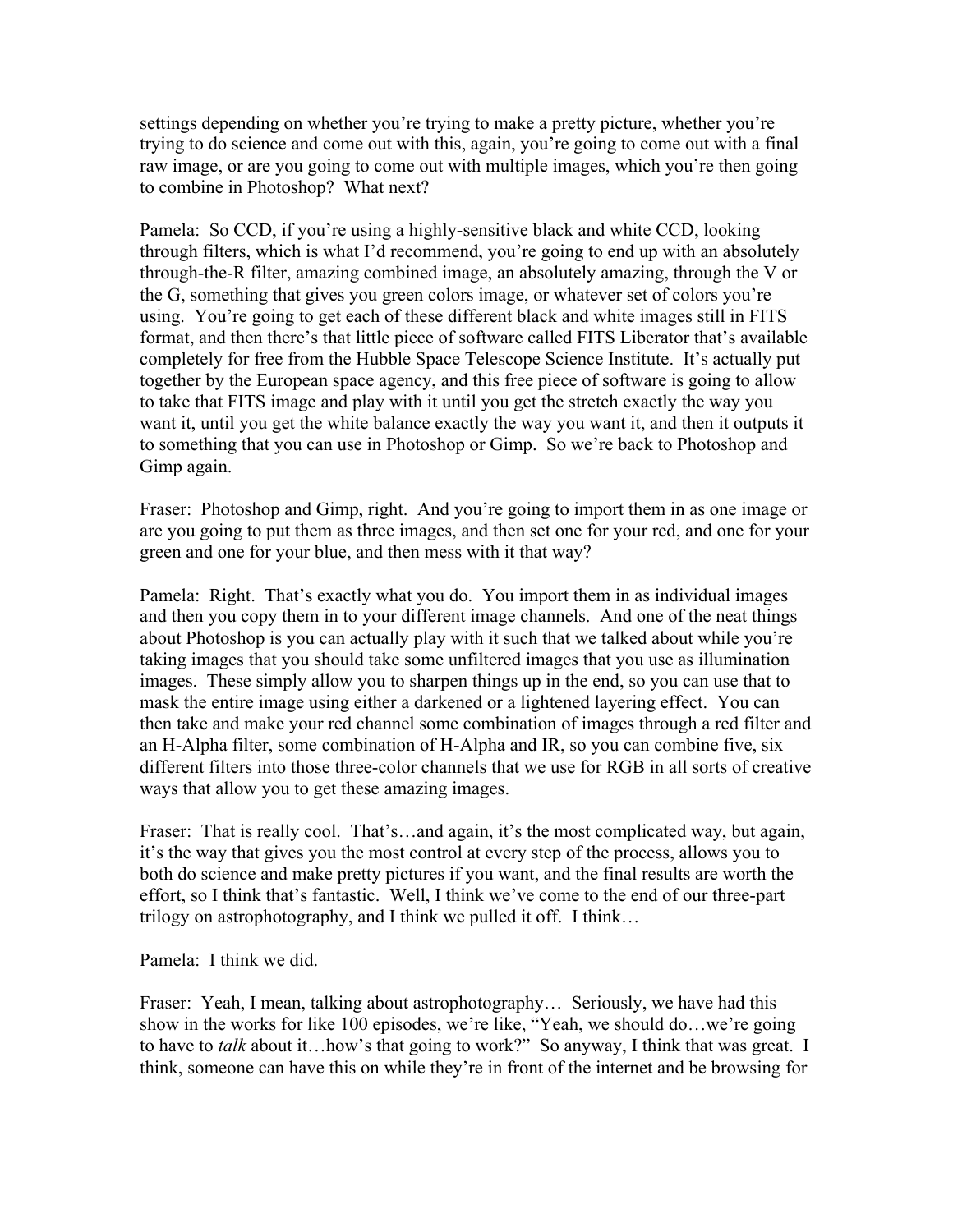all these different pieces of software and pieces of gear, and take a look at it and check through our show notes. We'll have links to lots of stuff, so I think that was great.

Pamela: And we're sorry if we were a terrible influence on you, but I know this threepart series led to me buying a new Canon Rebel T3I camera, so I can go out and play along with our show. And for those of you who want to learn more and want to find a community of people doing this, the Cloudy Nights forums is a great collection of human beings who know their hardware, so…

Fraser: Well, I'm going to sort of shamelessly self-promote as well, which is that we post amateur astrophotographers on *Universe Today* almost every day, sometimes two a day, and we're always hungry for people to send us the images. So if this has in any way gotten you inspired you to take some pictures, you know… We've highlighted everything from people showing conjunctions, and pictures of the Moon, they've just…or like a really nicely-framed image to the really high-end CCD stuff, so you know, if you want an outlet to do that, we've also got a Flicker group on just for *Universe Today's* astrophotography. And if you come to *Universe Today* and look at any of the astrophotography photos that we post, you'll see a link to that Flicker group, then all you'll need to do is just post photos into that Flicker group, and then we will pluck them out and highlight them in *Universe Today*, so not only are we going to get you hooked on this hobby, but I'm also happy to promote you and get your name out there, so you know -- get started!

Pamela: And Fraser's not the only one doing this really well.

Fraser: Yeah, I am. It's just me; it's the only place. No, no, there's lots of good stuff.

Pamela: The one other place that is my favorite random historical sites images to use for PowerPoint presentations is there's a site called The World at Night – TWAN, and they have all of these amazing images of cities, of old architectural ruins, of those geologic features that appear in every geology book, so you have Ayers Rock in Australia, for example, so you get this combination of amazing things on the planet Earth, and amazing things in the skies above, so…

Fraser: Perfect.

Pamela: Lots of communities to join into...

Fraser: There's tons, there's Ice Hunters, which is Mike Salway's community…yeah, there's a ton. Even Flicker is great, Picasa, even on Youtube there's some great stuff, so there's lots of places to go.

Pamela: And Astronomy.net will put all of the metadata on your image, so that other people looking at your image know, "Oh, that's this place on the sky," so that's a project by David Hogg, and they have plug-ins that work with Flicker.